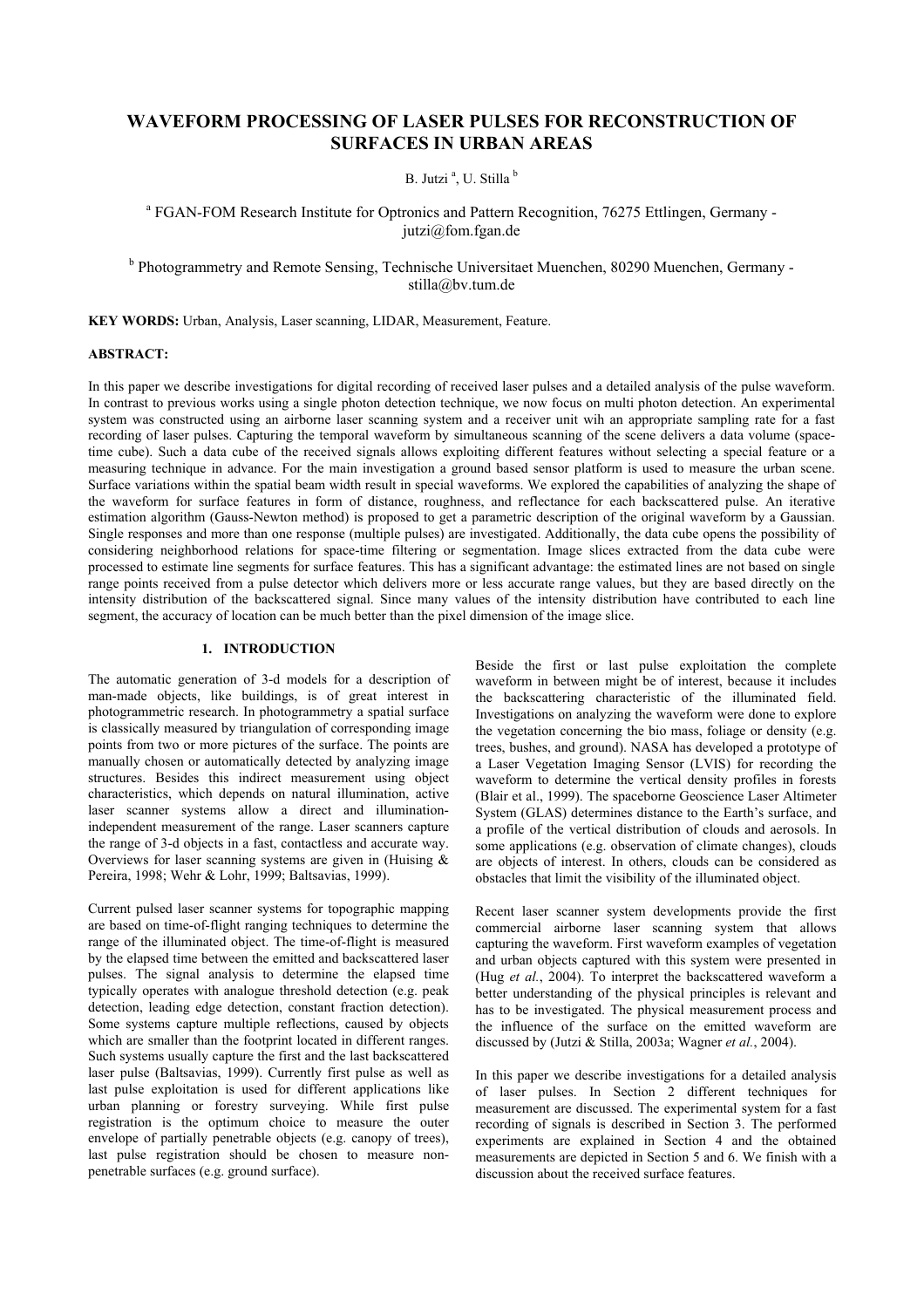### **2. MEASUREMENT TECHNIQUES**

#### **2.1 Laser scanning systems**

Depending on the application, laser scanning systems can be designed in different ways (Jelalian, 1992; Kamermann, 1993). They may differ in techniques concerning e.g. the modulation, detection, or measurement.

Concerning the modulation techniques laser systems can be split between continuous wave (cw) laser and pulsed laser. For applications in remote sensing the pulsed laser with the higher power density compared to cw laser is of advantage, because it allows operating at long ranges. In this work, we focus on pulsed laser systems.

Detection techniques can be split between coherent detection and direct detection. Coherent detection considers the wave front of the received signal compared to a reference signal emitted from a cw laser. In direct detection laser systems the received optical energy is focused onto a photosensitive element that generates a value that depends on the optical power.

Measurement techniques for range determination can be distinguished by the exploited signal properties like phase, amplitude, frequency, polarization, time, or a combination of them. We are interested in measuring and analyzing the received pulse form, i.e. the dependence of the intensity over time.

The classical measurement technique for direct detection operates with a photodiode. The photodiode generates an electrical signal (voltage or current) that is directly proportional to the optical power of the incident light (multi photon). For a detailed analysis of the waveform a digitizing receiver unit is essential. Analyzing the waveform of the emitted short duration laser pulse with only a few nanoseconds requires a receiver unit processing the data with a bandwidth of some GHz and an appropriate sampling rate. Increasing bandwidth results in decreasing sensitivity of the photodiode which can be compensated by increasing power of the emitting laser source.

### **3. EXPERIMENTAL SETUP**

An experimental setup was built up for exploring the capabilities to recognize urban objects using a laser system. For the main investigations of the influence of different object properties on the waveform, a pulsed laser system with multi photon detection is used.

The measurements were carried out by an experimental setup consisting of a laser system and a captured scene with typical urban objects and materials.

#### **3.1 Laser system**

The laser system has three main components: an emitter unit, a receiver unit, and a motion control unit.

#### **3.1.1** Emitter unit:

We use a short duration laser pulse system with a high repetition rate (42 kHz). The pulsed Erbium fiber laser operates at a wavelength of 1.55 µm. The average power of the laser is up to 10 kW and pulse duration is 5 ns (FWHM).

#### **3.1.2** Receiver unit:

The receiver unit to capture the waveform base on an optical to electrical converter. This converter contain a InGaAs detector sensitive at the wavelength of 900-1700nm. We used a 250MHz receiver for measuring the backscattered waveform, and sampled the data with 20GSample/s.

#### **3.1.3** Motion control unit:

For the 2-d scanning process a fiber array is used for azimuth scan (63 raster steps) and a moving mirror for elevation scan (320 raster steps). The field of view is  $\pm 15$  degrees for horizontal and vertical direction.

#### **3.2 Targets**

Depending on the application different properties of urban surfaces can be sensed by a laser system (Jutzi & Stilla, 2003b). According to the size of the focused surface geometry in relation to the beam (footprint *d* and wavelength  $\lambda$ ) we divide surface structures into macro, meso, and micro structures (Figure 1).

#### **3.2.1** Macro Structure:

We interpret macro structures as structures which are much more extended than the beam footprint *d*. Laser range measurements taken by a scan (which is for aerial survey typically spaced greater than the spatial beam width) allow a reconstruction of large object structures like different roof shapes (e.g. flat roof, gabled roof, hip roof, etc.).

#### **3.2.2** Meso Structure:

We interpret meso structures as structures which are much less extended than the beam footprint *d* and much greater than the wavelength *λ*. Different elevated object surfaces within the beam corridor lead to a mixture of different range values. This may be caused by small elevated objects (e.g. a chimney), a slanted plane, large roughness (e.g. grass, small bushes), or vegetation (e.g. branches, leaves).

#### **3.2.3** Micro Structure:

We interpret micro structures as structures which are less extended than the wavelength *λ*. Depending on the roughness the irradiance is more or less reflected. A single measurement of the backscattered beam intensity (amplitude) gives information about the roughness of the surface and the material. Small roughness results in specular reflectance and large roughness in diffuse reflectance.



Figure 1. Different levels of details sensed by a laser system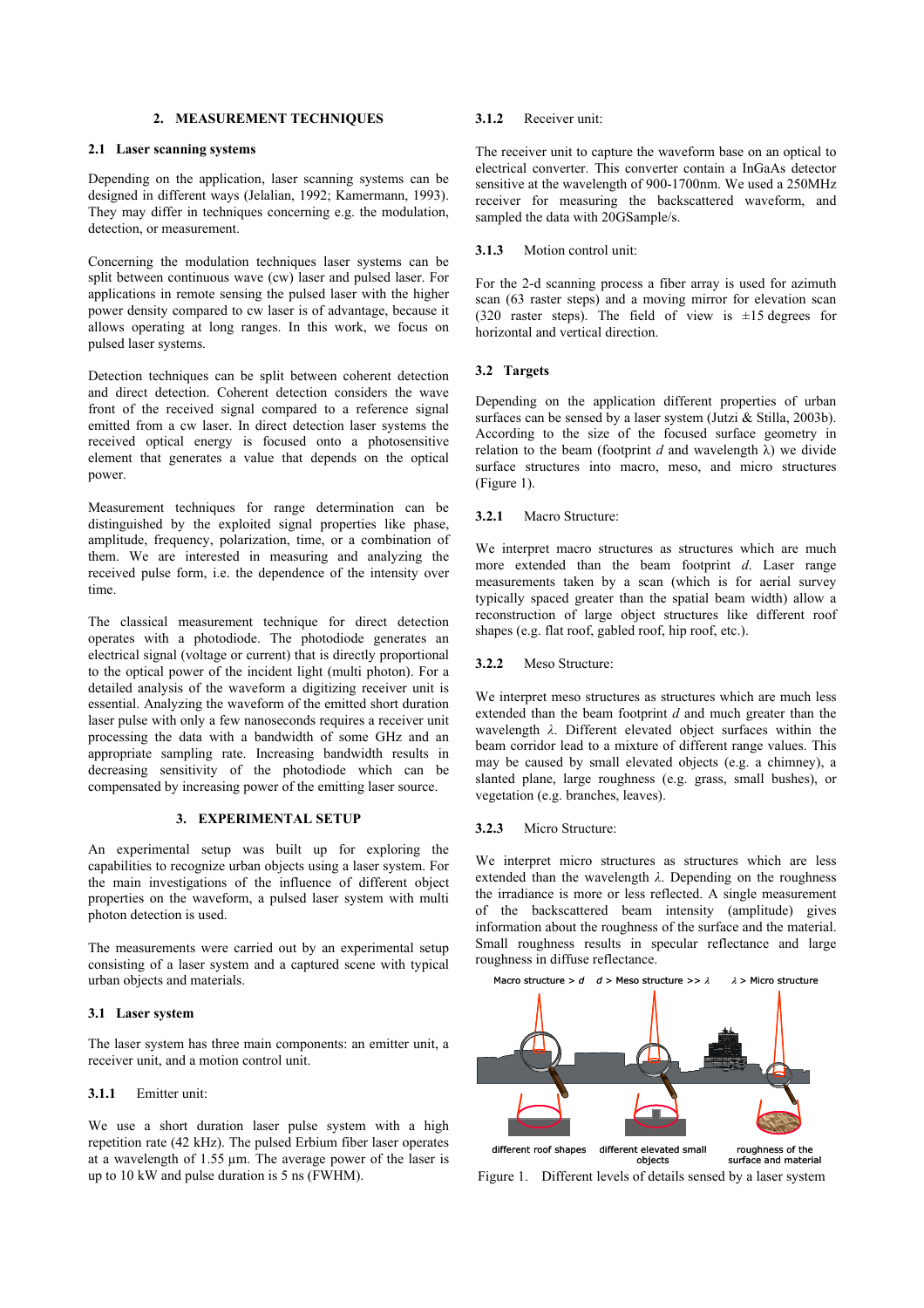### **4. EXPERIMENTS**

#### **4.1 Test scene**

According to the focused scale of structure relevant waveform features has to be examined. A test scene was captured which consist of typical man-made and natural objects (Figure 2). The objects of interest for our experiments are, e.g. buildings, streets, cars, parking slots, trees and meadow. Most objects are partly occluded and the materials have different backscattering characteristics.

#### **4.2 Scan**

The test scene was illuminated by a pulsed laser with a wavelength of approx. 1.55  $\mu$ m and a beam divergence of approx. 1 mrad. The complete waveform of the backscattered pulse was recorded with a range resolution of 8 mm per value. The scene was scanned by 320 elevation steps in *y* direction  $(\pm 15$  degrees) and 63 azimuth steps in *x* direction  $(\pm 15$  degrees). The laser system was positioned 15 m above the ground.

#### **4.3 Data**

A 3d data set was captured by scanning the test scene in *x* and *y* direction and the waveform over the time *t*. Interpreting each intensity value of a waveform as single distance values, then the measured pulses, which are included in the data set, can be seen as a spatial distribution. Assuming Cartesian coordinates the spatial distribution may be seen as a data cube filled up with intensity values for each  $(x, y, t)$  coordinate, where the intensity values depend on the backscattering characteristic of the illuminated surface. This data cube can be processed in different ways.



Figure 2. Test scene with different urban objects.

#### **5. 1D ANALYSIS**

For gaining surface characteristics each waveform of the cube is analyzed without neighborhood relations. To characterize the surface the pulses of the waveform have to be extracted. For pulse detection a noise dependent threshold is estimated to separate a single pulse from the background noise. Therefore the background noise is estimated, and if the intensity of the waveform is above  $3\sigma_n$  of the noise standard deviation for the duration of at least 5 ns (FWHM of the pulse), then the waveform will be accepted for further processing.

Typical surface features which we wish to extract from a waveform are distance, roughness, and reflectance. The corresponding waveform features of this surface features are: time, width and amplitude. Because of the strong fluctuations of the waveform, extracting the relevant features of the waveform can be difficult. Therefore, the recorded waveform is approximated by a Gaussian to get a parametric description. To

estimate the relevant waveform features of the structures the Gauss-Newton method (Hartley & Zisserman, 2000) with iterative parameter estimation is used. The estimated parameters for waveform features are the averaged time value *τ* (macro structure), standard deviation  $\sigma$  (meso structure) and maximum amplitude *a* (micro structure):

$$
w(t-\tau) = \frac{a}{\sqrt{2\pi\sigma^2}} \exp(-\frac{(t-\tau)^2}{2\sigma^2})
$$
 (1)

To start the iteration, we use the actual parameter values (time at pulse maximum, width of signal at half pulse height, and pulse maximum) of the original waveform. In Figure 3 an example for a typical measured waveform is shown by a solid line. The overlaid dotted line shows the waveform derived from these estimated parameters; we refer to this as the *estimated waveform*.



Figure 3. Pulse form representation: original waveform (solid line) overlaid by the estimated waveform (dotted line)

#### **5.1 Pulse analysis for macro structures**

For measuring macro structures with extended surfaces we process the data cube over the time *t* and assume that single pulses are received, i.e. we neglect the boundaries (discontinuities) within the footprint.

From the estimated waveform the averaged time value *τ* is used to exploit the temporal form of the received pulses for macro structures. The averaged range value  $r$  can then easily be determined with

$$
r = \frac{\tau c}{2} \tag{2}
$$

where  $c$  is the speed of light.

### **5.2 Pulse analysis for meso structures**

Different elevated object surfaces within the beam corridor lead to a mixture of different range values. A plane which is slanted in relation to the viewing direction shows different range values within the footprint. This range interval which is given by the size of the footprint and the orientation of the plane leads to a temporal spread of the pulse (Figure 4b). A deformation of the pulse form can also be caused by perpendicularly oriented plane surfaces shifted by a small step in viewing direction (Figure 4c). A large step leads to two separate pulses (Figure 4d). Several surfaces with different range within the beam result in multiple pulses.

From the estimated waveform the standard deviation  $\sigma$  is used to exploit the temporal form of the received pulses for meso structures. The increased pulse width of meso structures indicates large roughness of vegetation or an uneven, slanted or small stepped surface.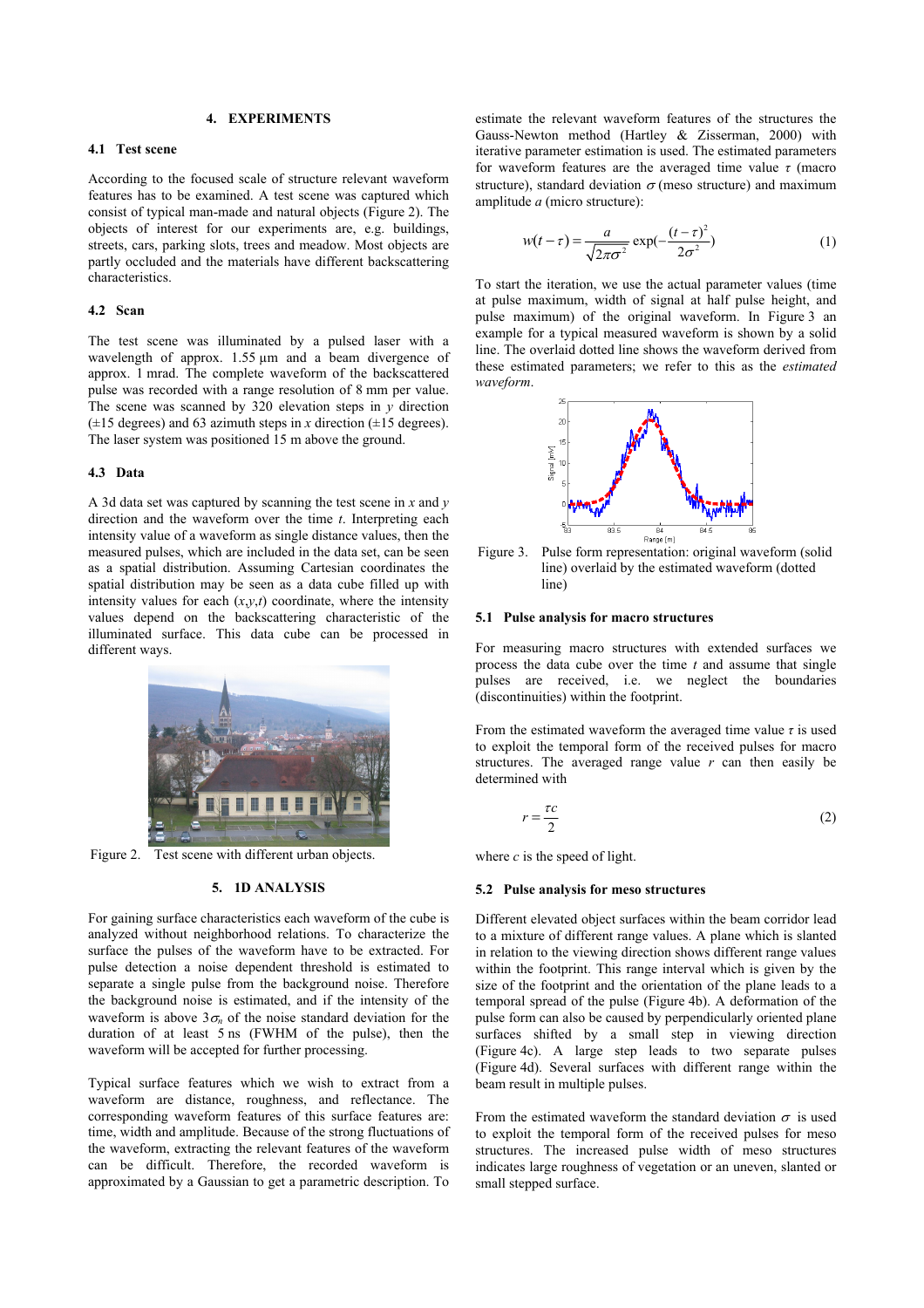

b) slanted surface, c) small step, d) large step

#### **5.3 Pulse analysis for micro structures**

Depending on the material and the surface roughness (micro structure) objects show different reflectance properties. The amount of backscattered photons varies with these properties.

From the estimated waveform the maximum amplitude *a* is used to exploit the temporal form of the received pulses for micro structures. The received maximal amplitude or pulse power can be used to discriminate different objects or materials.

#### **5.4 Multiple pulses**

Both first pulse and last pulse detection are used for photogrammetric applications which allow considering or neglecting the presence of vegetation. Generally, vegetation leads to a various number of pulse reflections depending on the density and structure. These various number of pulses (we call them *multiple pulses*) can be considered by analyzing the complete waveform. This might be of interest for discriminating different types of vegetation. Multiple reflections can also be observed for urban structures which are smaller than the footprint (e.g. power lines).

Let us investigate a single signal with multiple pulses. Therefore an example of a signal profile consisting of multiple pulses is selected from the measured data set and it is depicted in Figure 5a. The waveform parameters for each detected pulse of this signal profile are estimated and described in Table 1. In contrast to the original waveform the estimated waveform is shown in Figure 5b.



Figure 5. Waveform estimation. a) original waveform, b) estimated waveform

By comparing the averaged time values in Table 1, we can see, that the distance between the  $1<sup>st</sup>$  and  $2<sup>nd</sup>$  pulse is about 10 m and between the  $3^{rd}$  and  $4^{th}$  pulse about 2.5 m. The  $3^{rd}$  pulse shows the highest maximum amplitude and the standard deviation of the  $1<sup>st</sup>$  and  $2<sup>nd</sup>$  pulse is slightly lower than the  $3<sup>rd</sup>$  and  $4<sup>th</sup>$  pulse. The question arises: can this be helpful to classify the partly illuminated surfaces only by interpreting waveform features? It seems that the characteristics of the waveform features are not strong enough to accomplish this. Inside the beam corridor, several partly illuminated surfaces of various sizes and materials cause ambiguous waveform features. For interpreting each pulse of a signal profile which includes multiple pulses further information is needed. Only by considering neighborhood relations an interpretation might be possible.

| Pulse           | Object     | Maximum   | Standard     | Averaged   |
|-----------------|------------|-----------|--------------|------------|
|                 |            | amplitude | deviation    | time value |
|                 |            | $a$ [mV]  | $\sigma$ [m] | $r_m$ [m]  |
| 1 st            | Vegetation | 20.4      | 0.216        | 83.884     |
| $\lambda$ nd    |            | 12.0      | 0.207        | 93.792     |
| 2rd             | Building   | 30.6      | 0.236        | 99.956     |
| 4 <sup>th</sup> |            | 21.4      | 0.232        | 102.396    |

Table 1. Estimated parameters of waveform features

To visualize the neighborhood relations, the measured data cube  $(x, y, t)$  was sliced vertically in  $y$ -*t* planes. Figure 6 shows a set of image slices ( $y$ -*t* planes). The  $2<sup>nd</sup>$  slice from the left in Figure 6 shows vegetation in the center (near range) and building structures on the right side (far range). The grey values correspond to the intensity of the signal. The intensity values along the marked solid line are the intensity values of the waveform described in the paragraphs above.

By considering the neighborhood relations of the waveform the interpretation and classification of each single pulse is now possible. We can say that the crown diameter of the tree is at least the distance between the  $1<sup>st</sup>$  and  $2<sup>nd</sup>$  pulse (10 m). Furthermore we can say that the  $3<sup>rd</sup>$  and  $4<sup>th</sup>$  pulse result from a building edge. If the scene context (e.g. vegetation, buildings) is known, then an interpretation of the pulse features gets much easier. Beside the interpretation, the processing of multiple reflections caused by vegetation can be improved by readjustment and adaptation of the predetermined threshold to detect vegetation structures with low reflectance.

It has to be remarked that this kind of slice image in Figure 6 can not give a real side looking view. We still have to consider that the data cube includes 2.5d and not real 3d information. Depending on the area size in relation to the beam footprint it is possible, that the complete pulse intensity is backscattered from the first illuminated surface in propagation direction and the following surfaces give only poor or none reflections. For instance, a tree with dense foliage may return only a single reflection response per laser pulse illumination.

To give an example, the scene was scanned with 20160 scan points of which 9014 scan points include at least a single reflection response. The number of received reflections per scan point in percent with at least a single reflection response (Table 2) shows that 20% of multiple reflections are received. It was quite rare to receive 4 and more pulses (4%).

| Number of reflections            |  | and more |
|----------------------------------|--|----------|
|                                  |  |          |
| - 11<br>$\overline{\phantom{a}}$ |  |          |

Table 2. Number of received reflection responses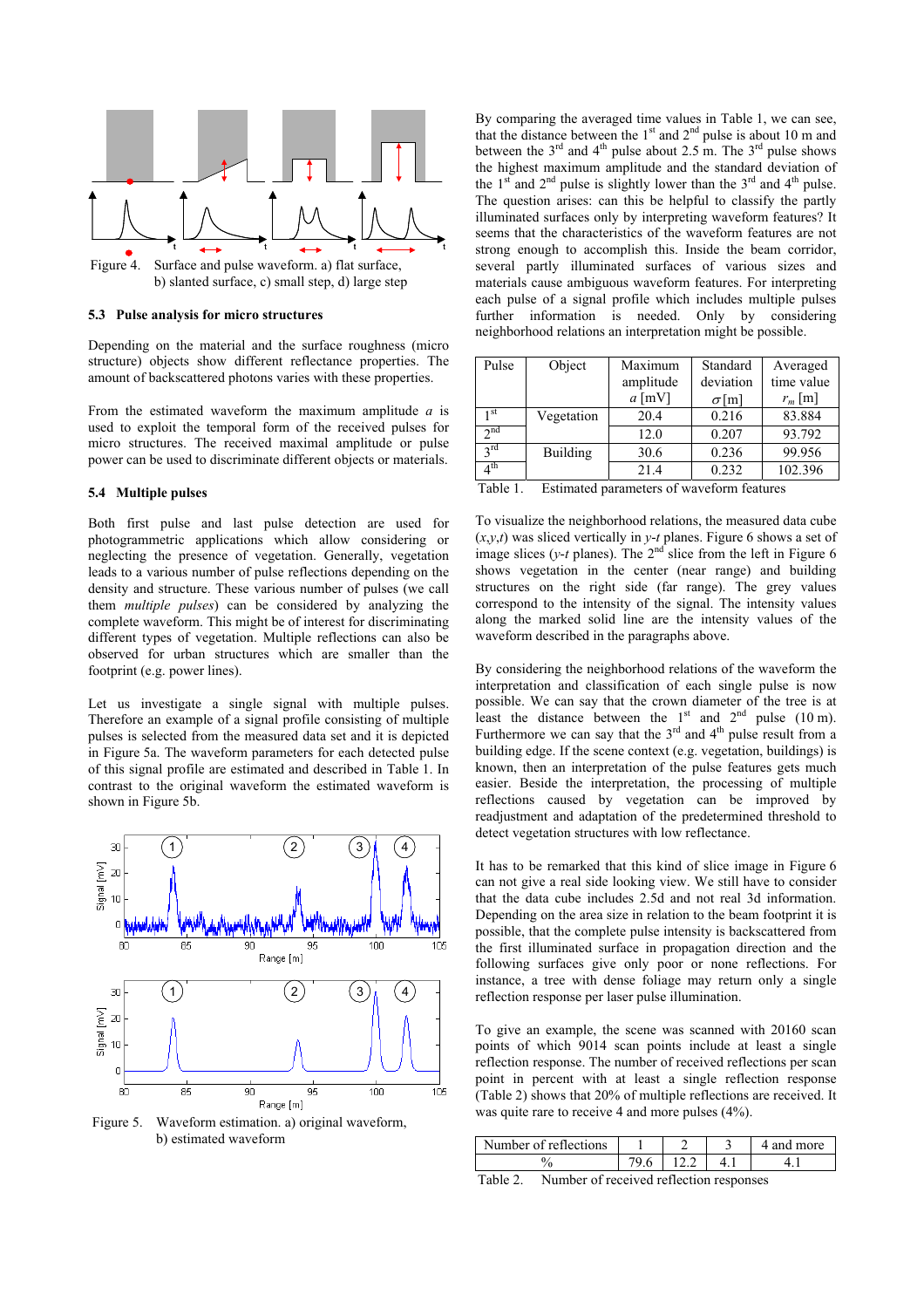

Figure 6. Vertical image slices with ground, vegetation and building structures

### **6. 2D ANALYSIS**

In this section we will present a way to analyze the data cube for line segments. Until now processing laser scanner data in form of point clouds depends on the strength and weakness of the pulse detection algorithm. However the received range values of the algorithm in form of points have then been used to obtain line segments or planes. Instead of the traditional processing of laser scanner data in terms of point clouds, distributed intensity values are now directly considered. This method has the advantage of omitting the pulse detection algorithm by directly processing distributed intensity values of the data cube for higher level segments in form of lines or planes.

A simple way to analyze the data cube is to slice the complete cube in *x*, *y* and *t* direction to obtain image slices from different points of view. These image slices can then be used for visualization as shown in Figure 6 or for processing, as will be shown in this section. The main goal of this processing here is not to increase the accuracy, but to obtain line segments which give a description of the surface on a higher level than point clouds.

But before we start to process the image slices we have to understand what we receive if we slice the data cube. Therefore we suppose a scene with a plane surface perpendicular to the direction of the beam propagation. This surface is scanned in one direction and the waveform of each scan point is recorded. For each recorded measurement we get a 1d distribution of intensity values with respect to time. By aligning neighboring (in *y*-direction) measurements side by side, we get a *y-t* plane of intensity distributions with a pronounced maximal line parallel to the *y*-axis. The time value of this line corresponds to the distance of the surface from the detector.

In our investigations, for example, we slice the data cube vertically in *y* direction and receive 63 image slices (*y*-*t* planes). Each single image consisting of intensity values induced by the scattering effects of the surface roughness can now be processed by a line detector to estimate plane object surfaces.

For straight line detection the Standard Hough Transform (SHT) (Ballard, 1981) can be used. To apply this algorithm, the region of interest (ROI), covering the areas where surfaces are expected, has to be extracted. This can be done by calculating the intensity distribution of all intensity values of an image slice and setting all intensity values below  $2\sigma$  of the image standard deviation to zero. The remaining intensity values above zero (ROI) are further processed with the detector to get a line description of illuminated plane surfaces. To feed the accumulator space of the SHT each nonzero pixel is transferred and weighted with its intensity value. In Hough space we obtain superimposed sinusoids with local peaks. Peak values in this space represent potential lines in the image slice and have to be extracted and transformed back to the image space. The length of the straight line segment is determined by an overlap criterion of the line with the ROI (nonzero pixels). Line segments shorter than a specified value are discarded. Since many values of the intensity distribution have contributed to each straight line segment, the accuracy of location can be much better than the pixel dimension of the image slice.

An example of an image slice (Figure 7a) and the estimated straight lines (Figure 7b) are depicted. Parts of the ground and the main building's facade and roof, are estimated by lines.

Processing the measured data cube yields line descriptions for each slice (Figure 8). The ground (left side and foreground) and the main building (right side) are detected, but also some tree trunks. If the raw data cube is processed, then the detected line segments can easily be transformed from spherical into cartesian coordinates. Whether the inverse procedure of transforming the data cube first and performing the line detection in cartesian coordinates afterwards yields better results remains to be tested.

Furthermore it has to be considered that only if the illuminated surface is larger extended than the length of the intensity distribution or at least larger extended than the pulse width, then the extracted line segment can have the same orientation as the illuminated surface plane.